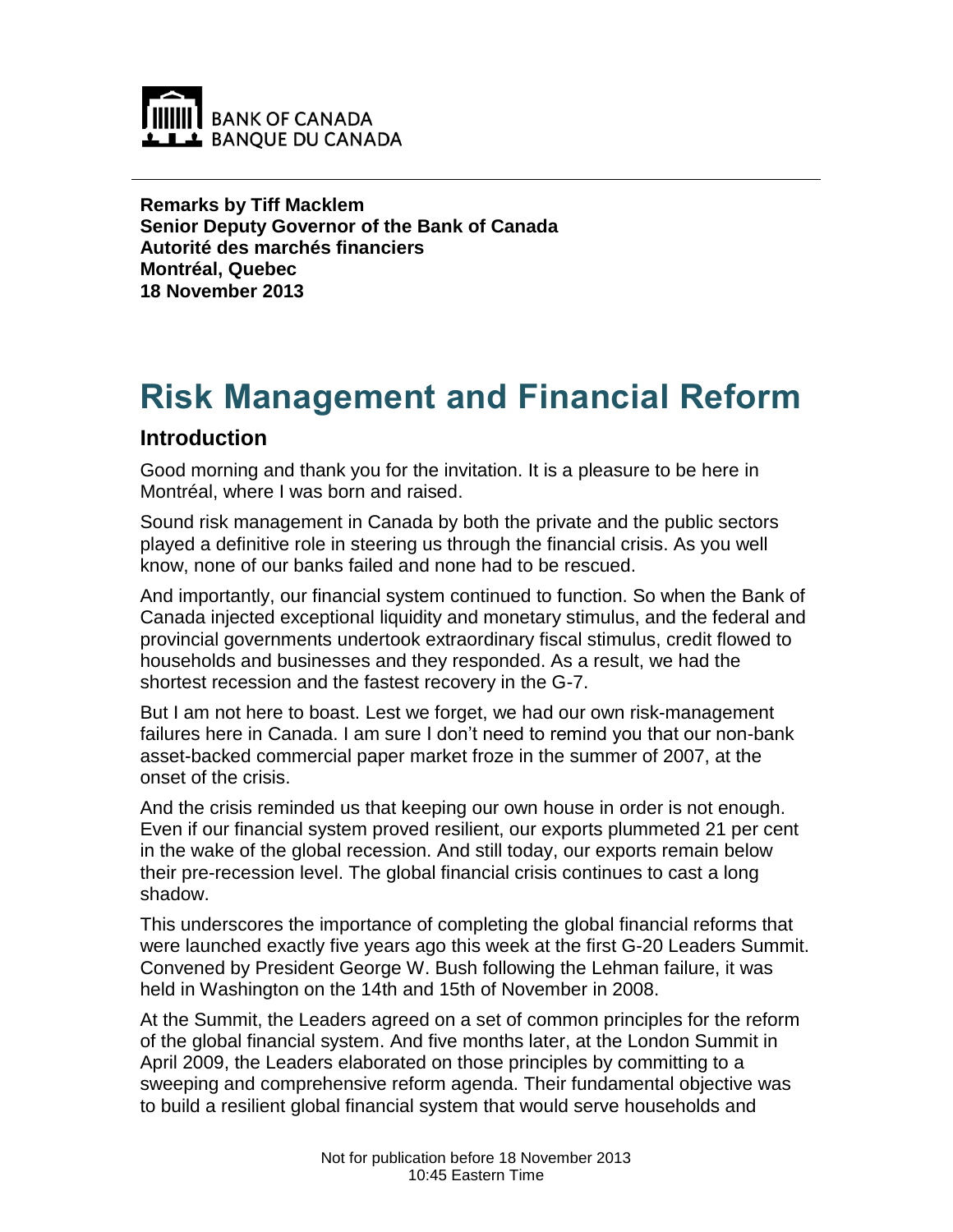businesses in good times and in bad. To do this, the Leaders created the Financial Stability Board (FSB), and gave it four core tasks:

- make banks safer;
- $\blacksquare$  end "too big to fail";
- **F** mitigate bank-like risks in the shadow banking sector; and
- **EXECTE:** ensure continuously functioning core financial markets.

Since the London Summit, a great deal has been accomplished. And the financial system is much safer as a result.

But there are still some important elements that remain to be completed, and we need to get these across the finish line.

Today, I want to quickly review the highlights of what has been achieved and then turn to four areas that need further work: leverage limits; bail-inable securities; core funding markets; and finally, risk disclosure, governance and culture.

In a nutshell, my message is that while the roots of this crisis were in complex instruments and interactions, the foundational elements for a more resilient financial system are *not* complex: bigger capital and liquidity buffers combined with a leverage backstop, rigorous and proactive supervision, and robust financial system plumbing.

But risk *is* complex. Completing the reforms and then ensuring ongoing healthy vigilance requires investments in risk management by both the private sector and the public sector. Risk management is hard work. It can't be replaced by simplistic rules. There are no shortcuts. And risk does not take holidays—it only hides.

The completion of the ambitious reforms laid out five years ago is within reach. This is essential to a return to sustainable, natural growth in the global economy. Let's get it done.

#### **What's Been Achieved**

To make banks safer, reform started by strengthening the bank capital regime. Under the new Basel III rules, the minimum capital requirement is being raised, the capital requirements for riskier activities are being increased and the definition of capital is being strengthened. All in, the largest banks will have to hold at least seven times as much high-quality capital as they did before the crisis.

While Basel III calls for these changes to be implemented over the next six years, banks are not waiting to rebuild confidence in their creditworthiness. Since the end of 2007, major banks in the United States and Europe have increased their common equity capital by \$615 billion and their common equity capital ratios by almost 30 per cent.

National legislation has now been adopted to implement the Basel III capital framework in virtually all G-20 jurisdictions. Canada was one of the first jurisdictions to implement it. By the beginning of this year, all major Canadian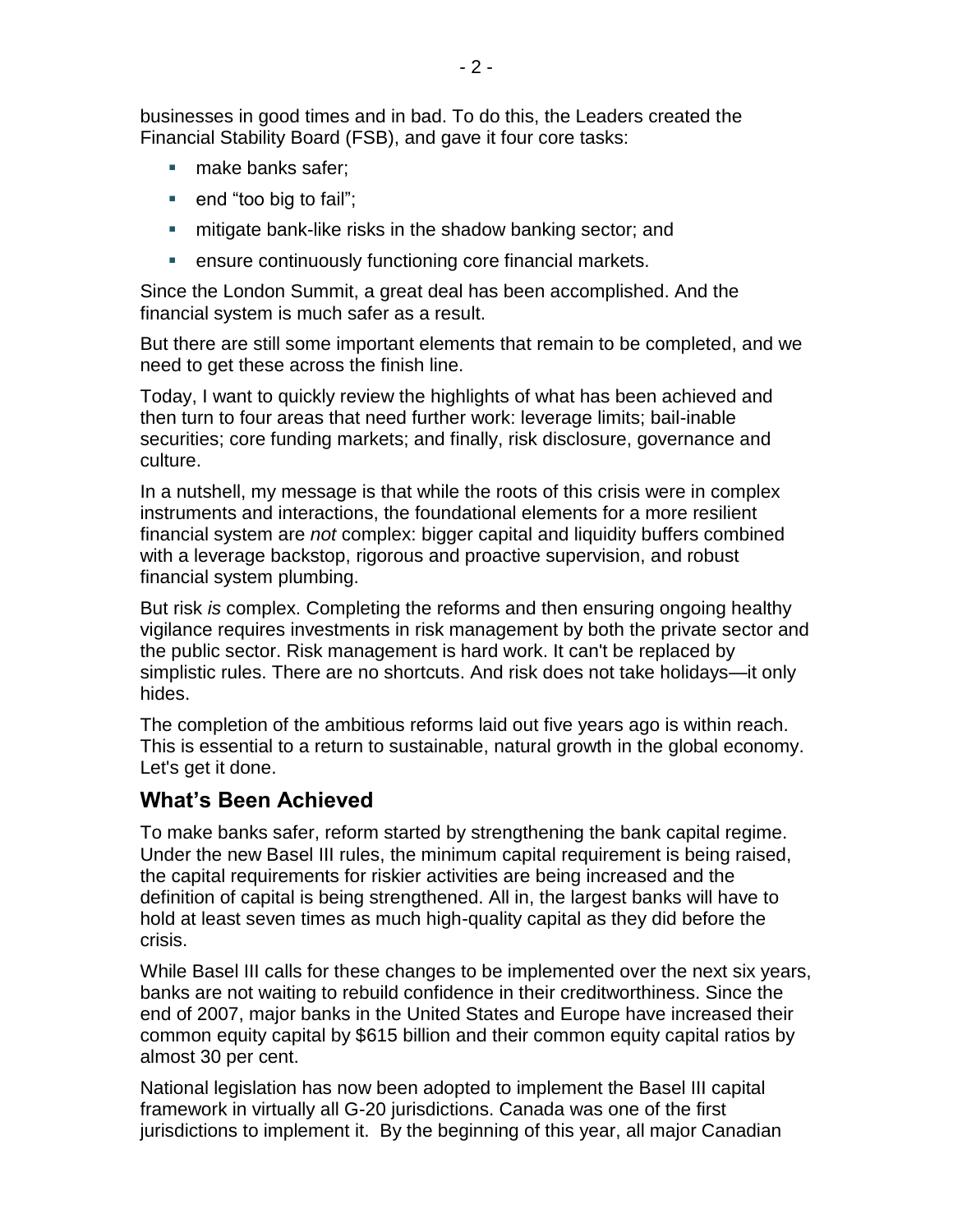banks had met the stringent Basel III requirements—six years ahead of the generous deadline of January 1st, 2019.

To end the problem of "too big to fail," a three-pronged approach has been agreed upon.

First, banks whose failure would pose a risk to the global financial system will face a capital surcharge. This framework has also been extended to domestic banks. Here in Canada, our six largest banks have been designated as domestic systemically important banks by the Office of the Superintendent of Financial Institutions. And in Quebec, the Autorité des marchés financiers has designated Desjardins as a domestic systemically important financial institution. All seven are required to hold 1 per cent more capital.

Second, standards, known as the "Key Attributes," have been established for the effective resolution of financial institutions. Under the Key Attributes, bondholders, shareholders and management—rather than taxpayers—will have to bear the brunt of losses.

Third, systemically important institutions are facing more intense and more effective supervisory oversight. This includes recovery and resolution plans, a cross-border co-operation agreement between relevant authorities, and a resolvability assessment.

Work is also well advanced to extend this framework to other systemic financial firms, including global insurance companies, non-banks and core financial market infrastructure.

On shadow banking, the goal is to transform it from a source of vulnerability to a source of market-based finance that adds competition, diversity and resilience to the financial system. Here, too, we have made good progress.

At the most recent G-20 Summit in St. Petersburg this past September, the Leaders endorsed a set of recommendations to increase transparency, reduce moral hazard, and limit maturity and liquidity transformation.

Finally, on strengthening the resilience of core financial markets, more than half of the FSB's member jurisdictions now have legislative frameworks in place to ensure that derivatives transactions are reported to trade repositories; that standardized over-the-counter (OTC) derivatives are cleared through central counterparties; and that non-centrally-cleared derivatives have higher capital and margin requirements.

There is more, but I want to turn to the four issues that deserve particular attention.

#### **Leverage Limits**

In an ideal world, regulators would accurately measure the riskiness of bank assets when setting capital requirements. But risks, of course, are not known with certainty nor can they be measured with precision.

As a complement to the risk-based capital framework, a simple, but effective, leverage ratio was therefore imported from Canada into the global standard. This leverage ratio sets a cap on the value of the assets a bank can hold for each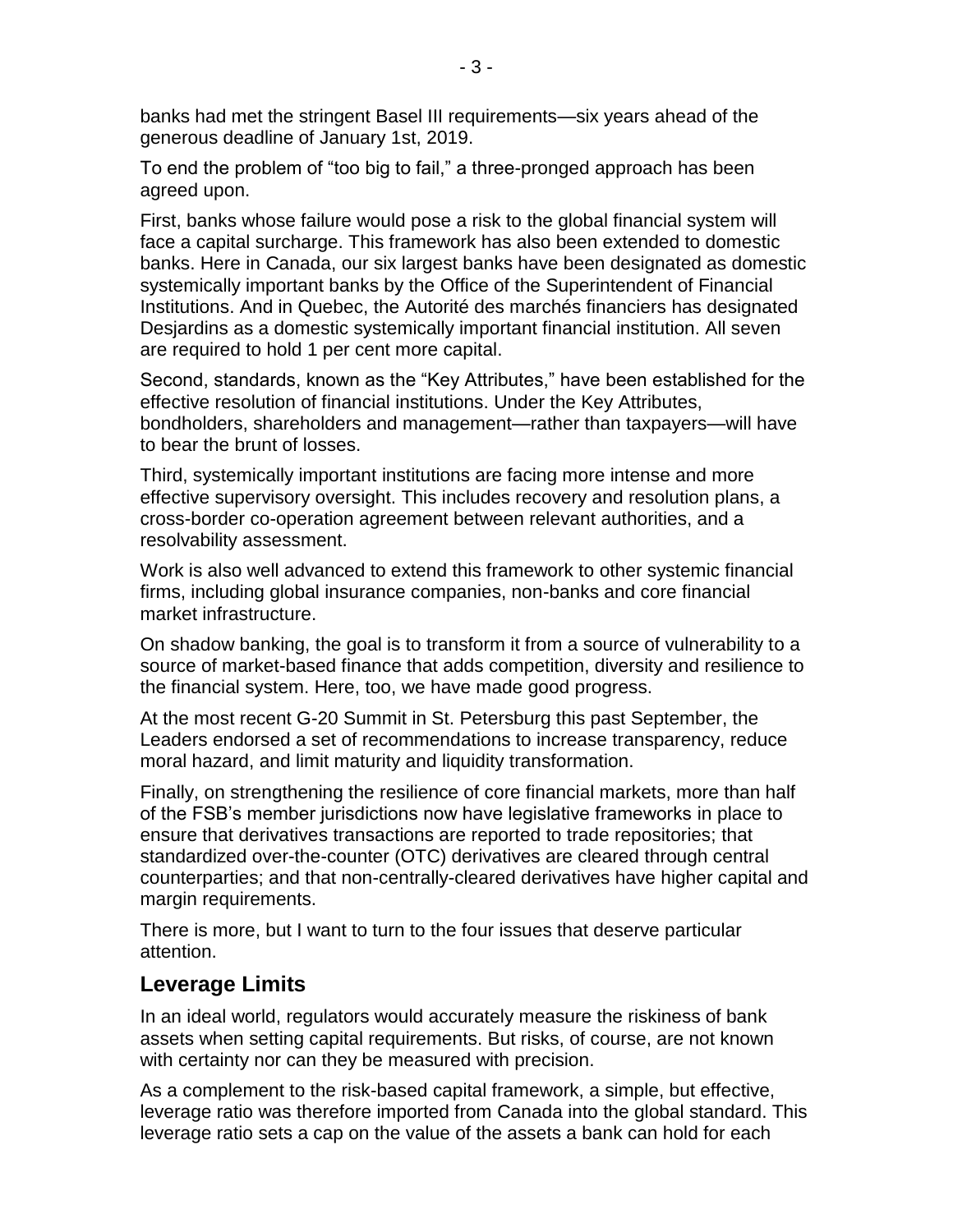dollar of equity. It protects the system from risks that we might think are low but in fact are not.

We are big fans of a leverage limit here in Canada. We had one going into the crisis, and it served us well. But as the leverage ratio is finalized by the Basel Committee on Banking Supervision over the course of next year, it will be important to get its calibration right.

The belt and suspenders approach of the new capital standards and leverage ratios establishes two tests for the maximum amount of assets that financial institutions may hold relative to equity. At issue is which of these should typically bind first.

The leverage ratio was initially conceived as a backstop. Risk-weighted assets would normally be the binding constraint. The role of the leverage ratio is a simple, fail-safe second line of defence.

Some, however, are arguing that the Basel III capital framework is too complex and are reluctant to put their faith in risk-weighted assets. They point to recent studies by the Basel Committee that show significant variations in risk weights applied by banks across jurisdictions for similar portfolios of assets. They argue that the simpler leverage ratio should be calibrated as the binding constraint.

While this appeal to simplicity may be ostensibly attractive, it is likely to have a perverse effect.

If the leverage ratio normally binds, the incentives for banks to manage their risks will diminish. Banks will load up on riskier assets and push other assets off their balance sheets. The result will be more risk, not less.

We need to embrace risk management, not avoid it. In practice, this means three things.

First, the industry has to invest in risk assessment and analysis, including robust financial modelling.

Second, supervisors need to invest in strong oversight of all elements of good risk management, including the risk culture and risk-governance framework.

Third, there is work to be done at the Basel Committee and on the ground to improve the consistency of risk-weighted assets across jurisdictions. With a determined investment in risk management, this is achievable.

#### **Bail-inable Securities**

The higher capital standards in Basel III, combined with a well-designed leverage ratio and appropriate liquidity requirements, will substantially reduce the probability of failure, but since failures will still happen, we must also reduce their impact.

Bail-inable securities are part of the solution.

A bail-in regime can help authorities maintain critical banking operations by returning to viability institutions that are perceived as being too big to fail. Bail-in debt will give the authorities the power to recapitalize a failed bank by rapidly converting certain bank liabilities into regulatory capital. This reduces the risk that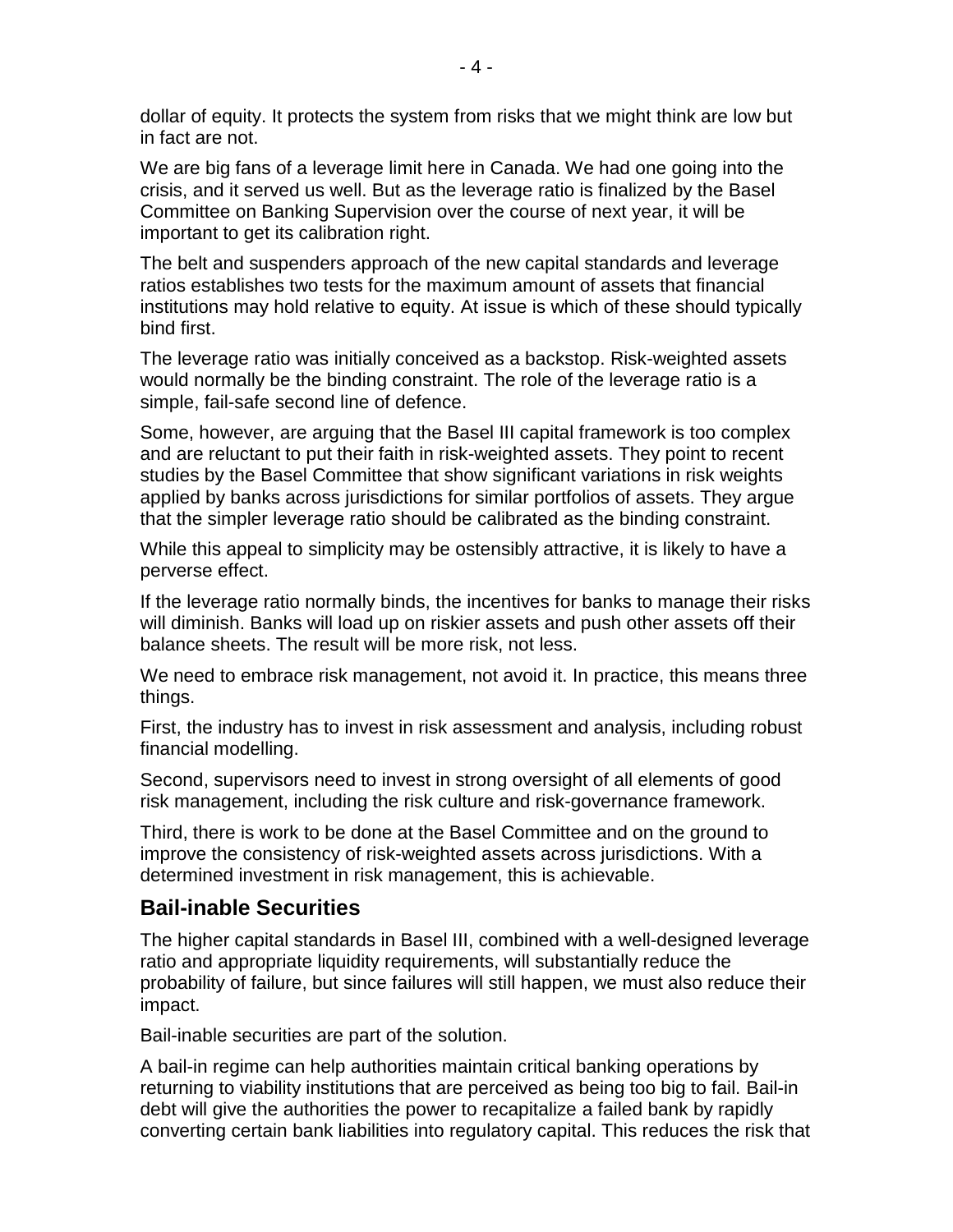the burden will fall on taxpayers, and helps to eliminate any unfair advantage that institutions might enjoy from the markets' belief that they are too big to fail.

The FSB is currently developing an international approach on the adequacy of loss-absorption capacity in bank resolution. In the March 2013 budget, the Canadian government announced its intention to institute a bail-in regime for systemically important banks. Canadian authorities are considering the appropriate amount and nature of loss absorbency required for Canadian institutions. Public consultations will take place on how best to implement the regime, and implementation timelines will allow for a smooth transition for affected institutions, investors, and other market participants.

We will need the help of the private sector to design marketable financial contracts that can be bailed-in to resolve a major bank.

#### **Continuously Functioning Core Funding Markets**

Let me now turn to financial market infrastructure.

For the financial system, ensuring that core funding markets are continuously open in times of stress is essential to managing liquidity risk.

In Canada, a central counterparty (CCP) service to centrally clear repo transactions was launched last year by the Canadian Derivatives Clearing Corporation (CDCC), which is based here in Montréal.

The repo market is a major source of funds for financial institutions. By becoming the counterparty to all trades, a CCP minimizes counterparty credit risk and mutualizes losses. CCPs also promote robust risk-management practices and default-management mechanisms.

For financial institutions subject to regulatory capital and leverage requirements, CCPs improve balance sheet netting, which, in turn, should benefit other users through deeper and more liquid markets and better pricing.

The CDCC worked closely with the Investment Industry Association of Canada, stakeholders in the financial industry, the Bank of Canada and other regulatory authorities to create this new CCP, which began operating on a modest scale in February 2012.

A second phase of the CCP for repos was launched in December of 2012. It added the possibility for members to trade and clear "blind" repos. Since then, the clearing of cash trades has been added. And very recently, provincial securities have been included as well.

To increase the new CCP's share of overall repo activity, the CDCC and the industry have engaged in discussions with "buy-side participants" that are significant players in the Canadian repo market. Having these market participants join the repo CCP is important because it will enhance the resilience of this core funding market in times of stress. This is important to the Bank of Canada. In addition, greater participation would reinforce the overall benefits of the CCP since more members would generate higher clearing volumes, more market liquidity, broader ability to conduct term transactions and deeper netting opportunities.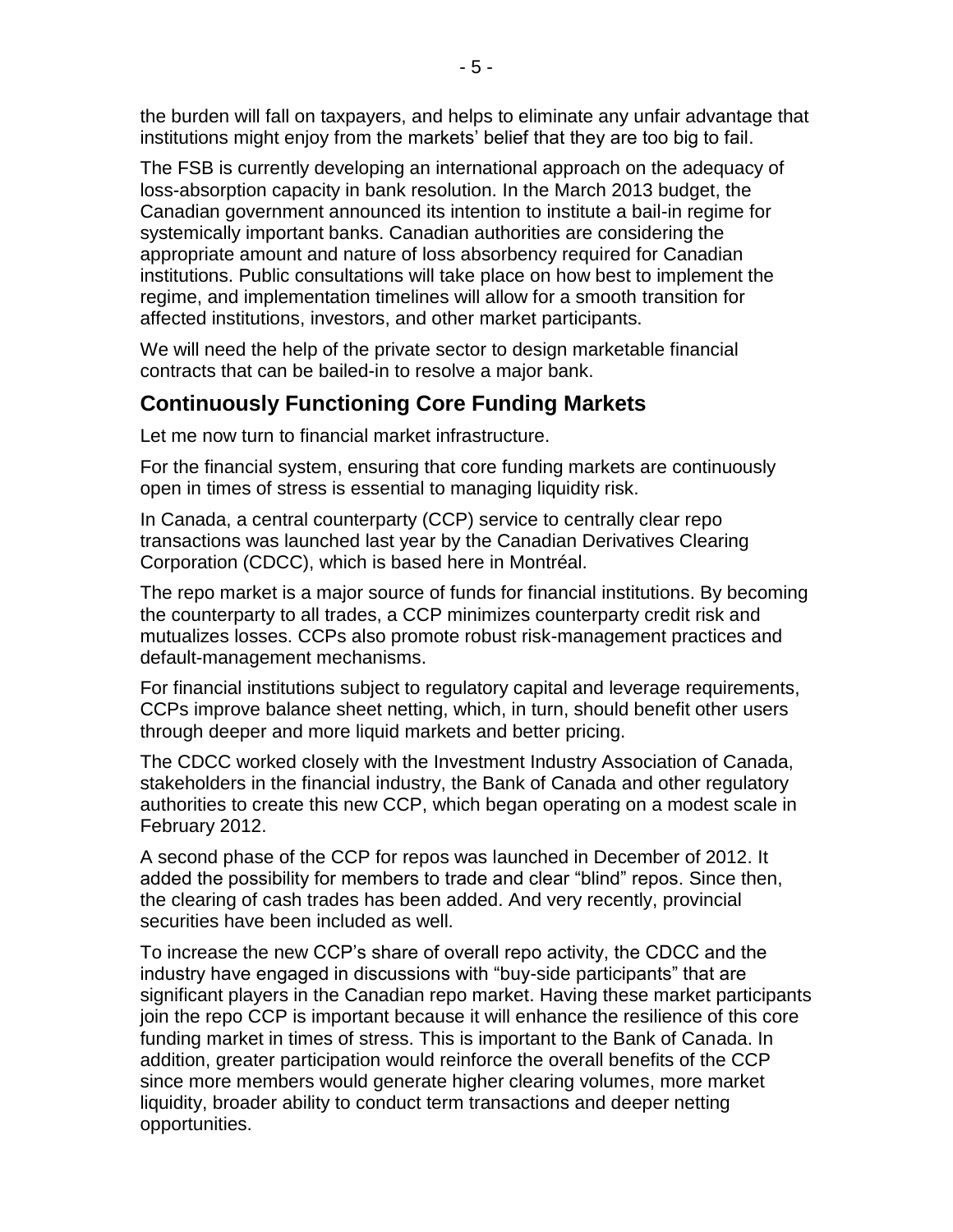The reality is that Canada is ahead of the world in this initiative. It is tough being in the lead, but we have done it before. We have an opportunity here to create a CCP model for others to follow. We are making good progress. Let's keep the focus.

## **Risk Disclosure, Governance and Culture**

I know I have already asked for a lot from the private sector, but before I wrap up, I want to speak more directly to the private sector's responsibilities.

First, risk disclosure. Supervisors work with banks to assess riskiness. But it is equally important that markets have adequate information so that analysts can better evaluate risk themselves. That is why I welcome the report that the Enhanced Disclosure Task Force published last autumn.<sup>1</sup> This private sector effort, the result of a unique collaboration between users and preparers of financial reports, recommends that banks improve their disclosure of business models, key risks and risk-measurement practices. I strongly support OSFI in encouraging banks to implement these recommendations.

Second, risk governance. A peer review of risk management undertaken by FSB members and published earlier this year found that the private sector has been addressing the gaps in risk governance that came into glaring focus during the crisis. Increasingly, firms are:

- assessing the collective skills and qualifications of their boards of directors as well as board effectiveness;
- **EXECT** instituting stand-alone risk committees that are composed only of independent directors and operate with a clear definition of independence;
- establishing a group-wide chief risk officer (CRO) and risk-management function that is independent from revenue-generating responsibilities; and
- integrating the discussions among the risk and audit committees through joint meetings or cross-membership.

The report also made a number of recommendations to strengthen riskgovernance practices, including:

- **EXED improving the skill sets of individuals appointed to boards of directors;**
- holding board members accountable for oversight of risk governance;
- **EXE** elevating the stature, authority and independence of the CRO; and
- obtaining an independent assessment of the risk-governance framework on an annual basis.

Third, and finally, the internal culture in financial institutions is critical. In the runup to the crisis, banking became too much about banks connecting with other

 $\overline{a}$ 

 $1$  Enhanced Disclosure Task Force. 2012. Report: "Enhancing the Risk Disclosures of Banks" 29 October. Available at [http://www.financialstabilityboard.org/publications/r\\_121029.pdf.](http://www.financialstabilityboard.org/publications/r_121029.pdf)